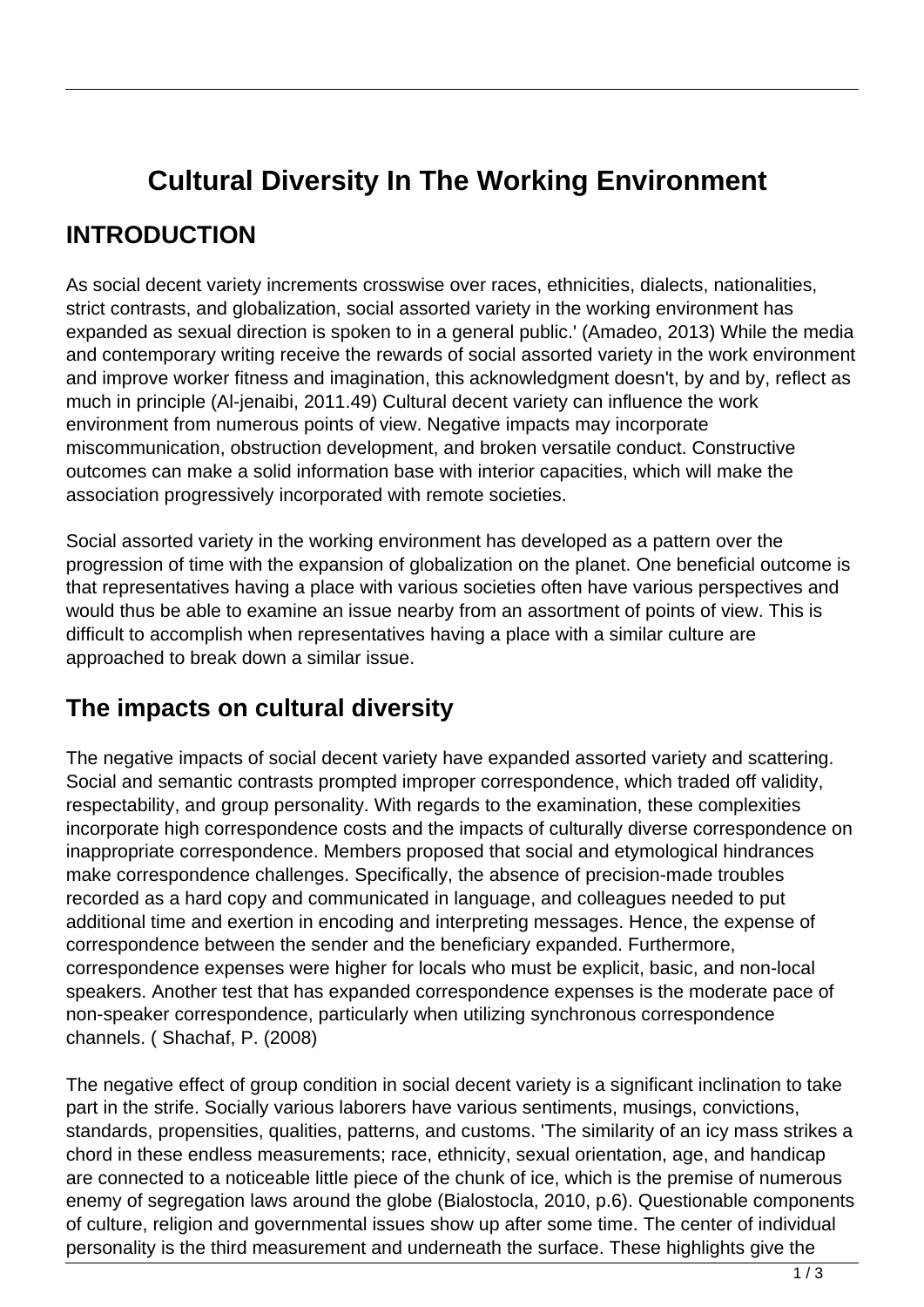genuine quintessence of assorted variety. 'Albeit an individual's otherworldliness is close to home and the impacts of their otherworldliness can be seen at the surface level, the source is as yet a significant fine art'. (Moore, Nd., p.83)

At the point when socially assorted laborers meet up to accomplish an objective, differences and different factors can thwart the improvement of solidarity. Harrison, Price and Bell (1998) contend that significant similitude in gathering coordination is sure and that profound contradiction between gathering union is negative. There might be purposes behind whether workers have a vocation. For instance, a South African and Indian authority may examine a cricket coordinate with South Africa in India. Likewise, there might be chronicled and provincial purposes behind workers to contradict one another. For instance, a Japanese specialist and an American laborer will be unable to battle Pearl Harbor. The reasons are not kidding and trifling. In any case, clashing clashes bring about loss of efficiency and negative feelings among representatives, which can be hindering to the association

A positive consequence of work environment social assorted variety is that representatives from various societies for the most part have various perspectives and, in this manner, can dissect an issue from alternate points of view. This can be hard to accomplish when workers of a similar culture are approached to examine a similar issue. Representatives from various societies have various encounters, which can be useful in giving the association a strong and wide learning base. (al-jenaibi,2011) He investigated the effect and reach of social assorted variety in Basque organizations. The examination demonstrated that most representatives concur with the way of life where they work in a group 'to conquer social contrasts through shared encounters of working in a group' (jenaibi,2011, .71)

Another positive impact of work environment social decent variety is the inclination for representatives in associations to defeat the way of life stun as business creates and ends up global in different nations. The advantage of worker social assorted variety is significant in light of the fact that numerous cutting-edge organizations have a worldwide reach in their corporate plans. Forming into different nations includes gathering data on neighborhood traditions and laws in various nations, evaluating dangers and planning procedures to conquer them. At the point when an association has a socially assorted workforce, it can utilize the data and information of every worker to accomplish these objectives and conquer snags. For instance, an American organization hoping to grow its business in India can extricate data about government and commonplace Indian laws that apply to business, including protection and expense confinements.

Learning of a socially differing workforce association can be valuable for illuminating representatives regarding the way of life of nations of premium. It helps when filling in as an outsider in a remote nation; They have enough data about the way of life of the remote nation to anticipate or decrease the effect of the way of life. Commonly, associations that don't have a socially various staff should pay their staff for social and business strategies abroad. It is fitting to buy outside culture documentaries to screen workers, or to employ remote-based suppliers to build their insight into remote societies in books, magazines or leaflets. Every one of these means is tedious and costs a ton of organization. Utilizing a socially differing workforce, local representatives as coaches and learners can spare time and vitality. In this way, the way toward incorporating such an association into a remote nation is smooth.

What's more, the decent variety of representative culture changes an association from physical